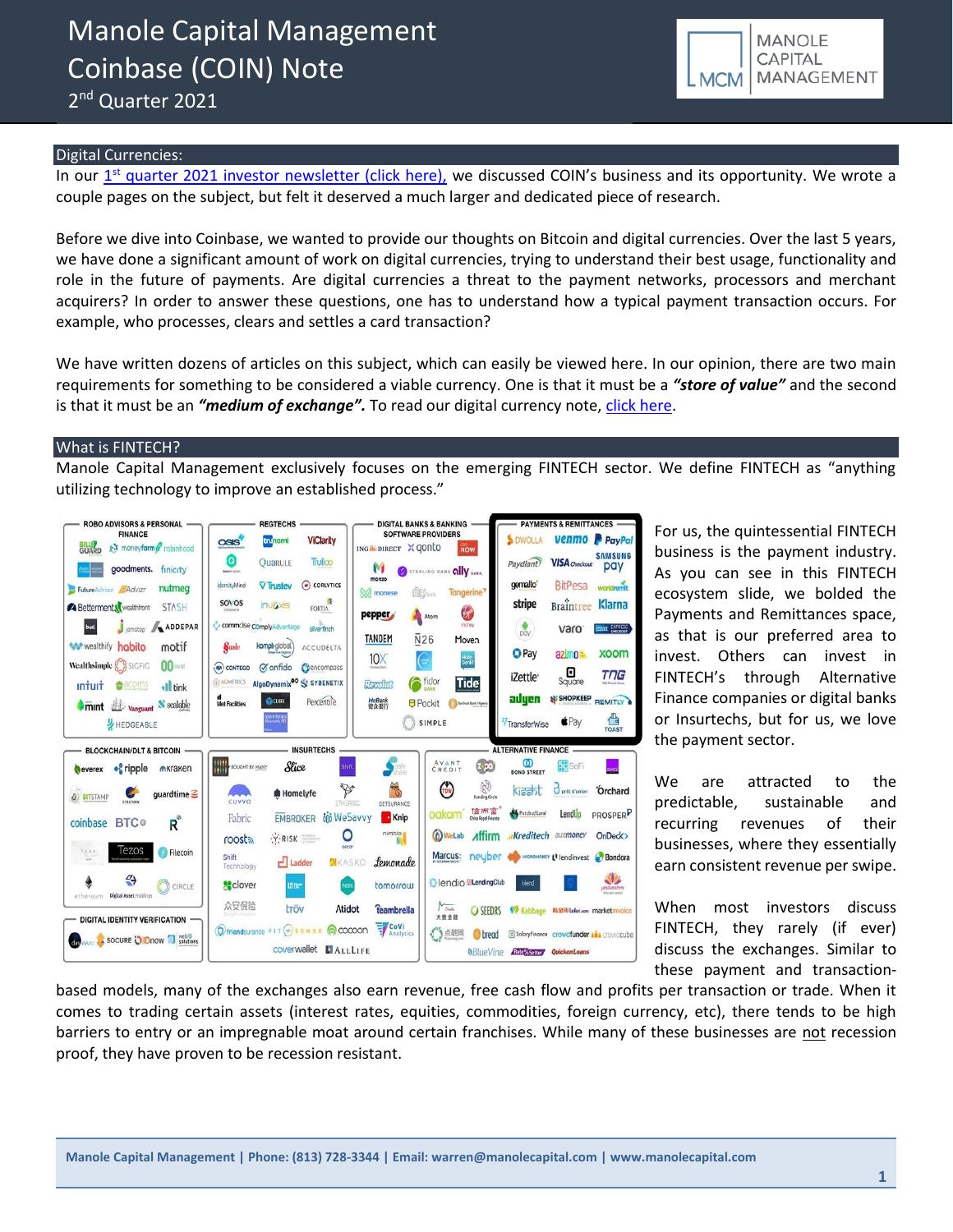2<sup>nd</sup> Quarter 2021



### Financials:

While Financials only represent 11.3% of the S&P 500 (as of March 2021), roughly 3/4rd's of this sector's weight is comprised of traditional financial institutions, like banks and insurance companies. These businesses are typically credit sensitive, with opaque and complex balance sheets. To simplify the banking model, the underlying asset is the US dollar and they simply look to borrow that capital at a low fee and lend it out to borrowers at a higher rate. This spread business can generate excellent returns, but it comes with a risk. Is the bank following a solid and time-tested risk model? Are borrowers credit worthy?

If an investor has exposure to the Financial sector, one should have a strong opinion on the 10-year yield. The 10-year stands at 1.7% and has significantly risen over the last several months. The Financial sector has a 5-year rolling correlation with the 10 year Treasury of 67% (per Scotiabank and Bloomberg research). We simply choose to not invest in banks and business models that don't have our [ideal characteristics \(click here\).](http://www.manolecapital.com/philosphy)

As we stated above, we are attracted to businesses that generate steady and recurring and free cash flow. Unfortunately, most Financials are not transaction based business models.

#### Introduction to Coinbase (ticker COIN):

# oinbase

The stated goal of COIN is "to create an open financial system for the world." While this is altruistic, it seems to be fairly broad based goal. It is noble to strive to create a financial system that is transparent for all mankind. It might be more prudent to strive to provide an end-to-end infrastructure and technology platform for all types of cryptocurrencies.

From our perspective, it might be judicious for COIN to focus its attention on providing value adding services for all types of digital currencies. If COIN becomes the dominant exchange where anyone can easily and securely send and receive Bitcoin, it will thrive. If COIN can create an efficient and accessible marketplace for the emerging digital assets community, it can be a massive success. There are hundreds of platforms that want to democratize access to the crypto-economy, but COIN (as the oldest and most recognizable brand) seems to have an early lead in this race.

#### Coinbase:

COIN was started in 2012 and it has built a trusted platform for accessing various crypto currencies. Using blockchain technology, COIN has simplified the user experience and reduced the complexity of purchasing, selling and holding digital currencies. In its early days, COIN was primarily just used for sending and receiving cryptocurrencies. Then, it became a trusted platform for those seeking to invest in various currencies. We liken this period as COIN's realization that it needed to become an "exchange" or intermediary between buyers and sellers. It has since launched cryptocurrency payments, distribution capabilities, storage, borrowing and lending services.

As this chart from COIN shows, there are over 45 different cryptocurrencies investors can purchase and another 90 that can be stored at COIN.

However, two primary digital currencies dominate COIN's total trading volumes. In 2020, Bitcoin represented 41% of COIN's trading volumes and 15% came from Ethereum. While this 56% is a decline from 2019 levels (72% of the total mix), we envision both will remain the primary digital currencies traded on COIN.

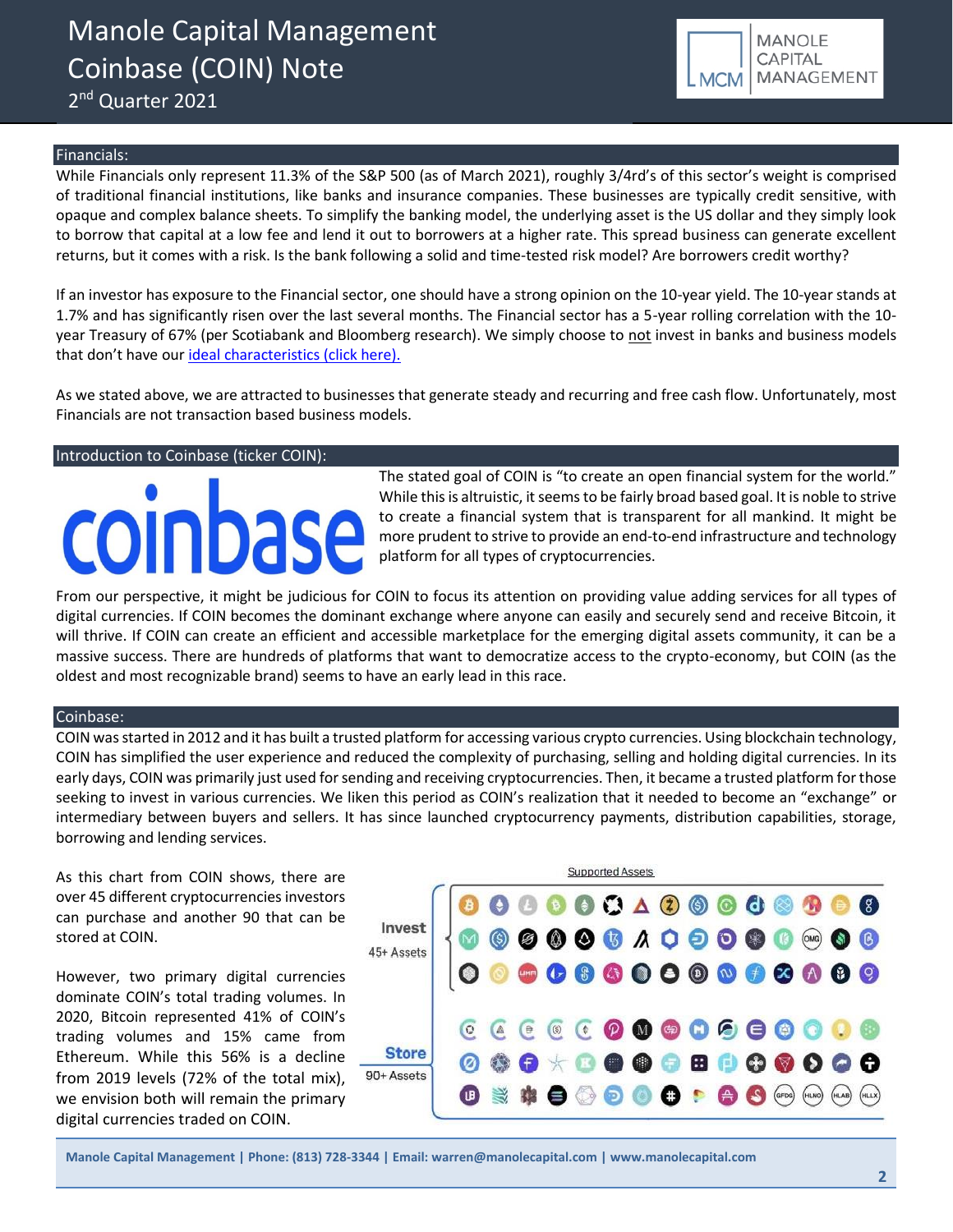2<sup>nd</sup> Quarter 2021



#### Revenue:

## **'20 REVENUE MIX**



COIN provided this diagram and it shows exactly what products are inside of each of its revenue classifications. The remaining 15% of total revenue came from *Subscription & Services,* which COIN classifies as paying, distributing, storage, and from borrowing and lending cryptocurrencies.

Storing earns custodial fee revenue, which we will dissect in a couple of pages. Staking revenue comes from validation on a proof-of-stake blockchain transaction. License revenue is generated from users of COIN's Analytics services. Lastly, COIN can earn campaign revenue or distribution fees when its constructs educational materials for issuers.

For cryptocurrency issuers, COIN earns revenue for helping the platform engage with its users, in the form of educational videos or tasks, when cryptocurrencies are attempting to widen their distribution, marketing and acceptance. While these ancillary services are nice, the real opportunity is trading.

Over the last several years, COIN has materially grown its revenue. In 2019, revenue \$533 million and it impressively grew to \$1.3 billion last year. As we show in our pie chart, in 2020, COIN's \$1.28 billion of revenue grew 130% year-over-year and was a mix of 86% Transactional, 3% Subscription & Services and 11% "Other".

On April  $6<sup>th</sup>$ , COIN reported  $1<sup>st</sup>$  quarter 2021 results and the metrics were eye popping. Last quarter, COIN generated \$1.8 billion in revenue, which exceeded the prior two years combined.

In 2020, 86% of COIN's total revenue was *Transactional* in nature. This means revenue was derived from sending, receiving, investing and spending cryptocurrencies. When it comes to Transactional revenue, we like to look at the fee as a percentage of total volume traded.

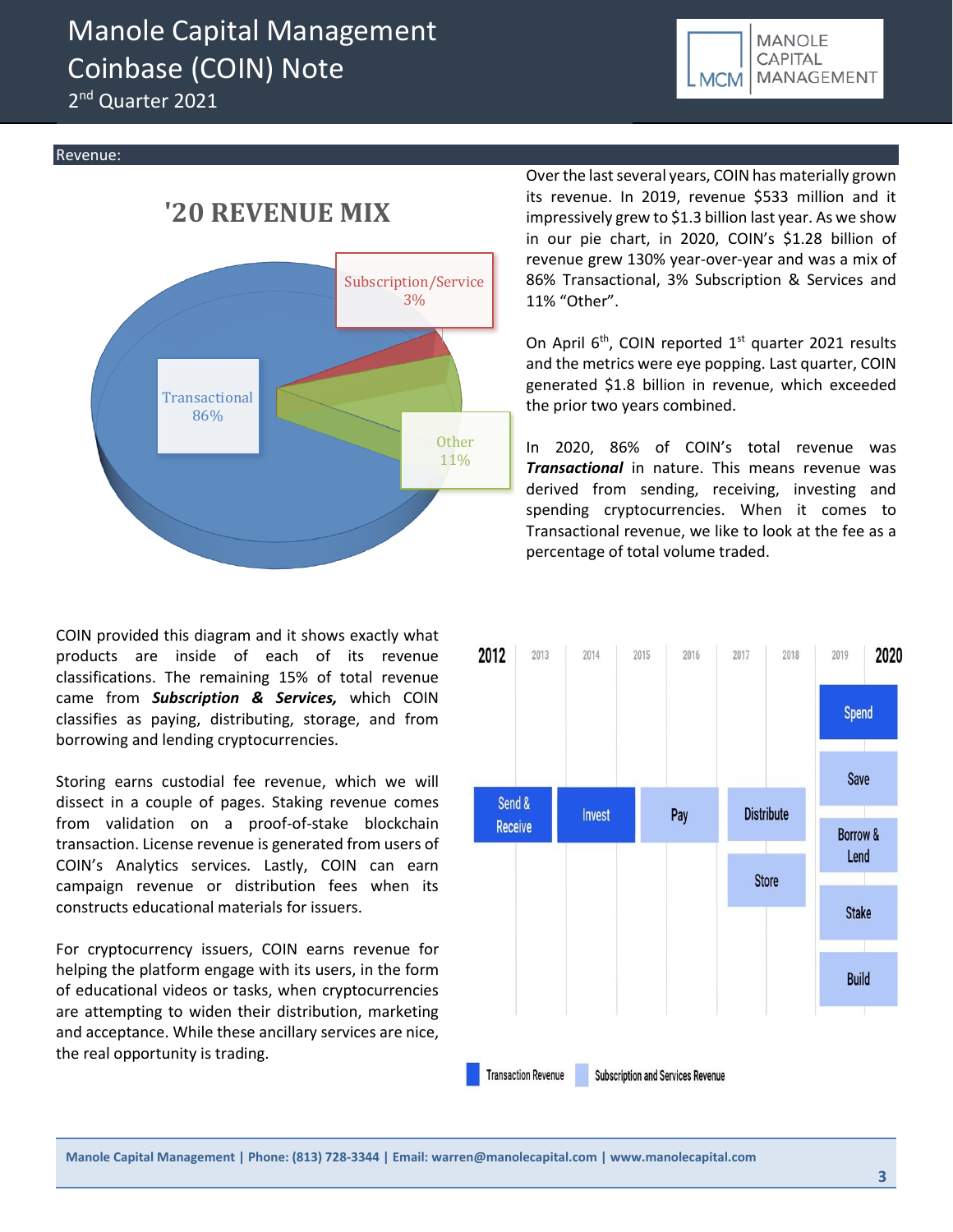2<sup>nd</sup> Quarter 2021

### Customer Type:

In its S-1 regulatory filing, COIN showed its product portfolio, separated from retail users, institutions and other ecosystem partners. One has to understand that different clients are paying different rates. Over the last 8 quarters, this revenue rate has averaged 0.61%, with a high of 0.80% in the 1<sup>st</sup> quarter of 2019 and a low of 0.50% in the 4<sup>th</sup> quarter of 2020.



Looking at the last 8 quarters, we can clearly see that both retail and institutional trading volumes have exploded higher. It is interesting to see that Retail was bigger at \$45 billion in the 1<sup>st</sup> quarter of 2018 than it was at the end of last year at \$32 billion. Also, one can see that Institutional trading volumes have gone from \$11 billion in the  $1<sup>st</sup>$  quarter of 2018 and now are over \$57 billion.

COIN has different fees depending on whether or not the client is retail or institutional, as well as whether or not the client uses Coinbase or Coinbase Pro, which we will discuss this later on, in our pricing section.

#### Trading volumes:

In terms of exchanges, it all comes down to volumes. Crypto exchange volumes have soared, because of strong interest from both retail and institutional clients. This type of growth will not continue, but volatility tends to drive overall volumes.

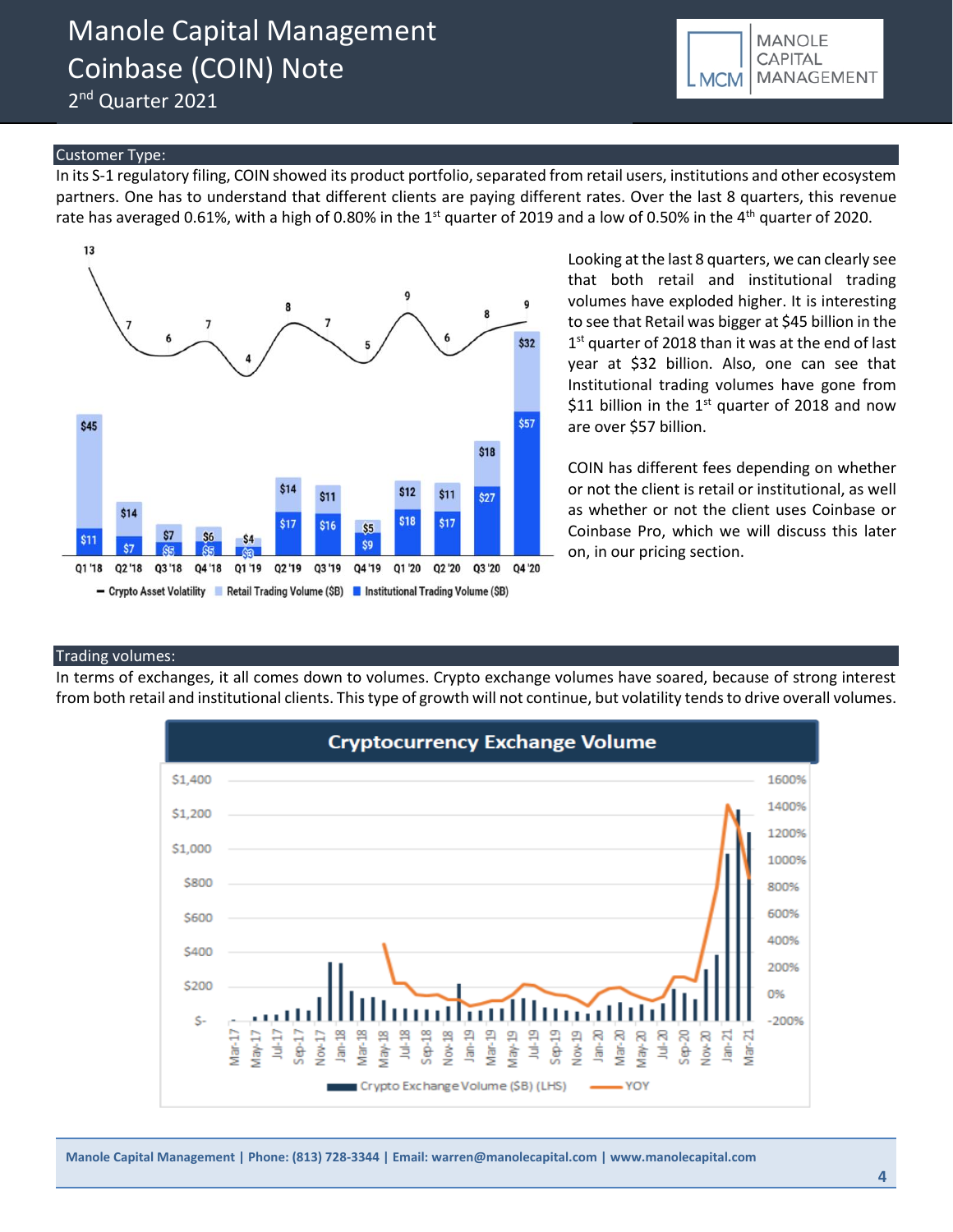2<sup>nd</sup> Quarter 2021

| MANOLE<br>CAPITAL |
|-------------------|
| LMCM MANAGEMENT   |

| <b>Yearly Cryptocurrency Exchange Volume</b> |                                      |        |                       |       |  |  |
|----------------------------------------------|--------------------------------------|--------|-----------------------|-------|--|--|
|                                              | <b>Average Daily Volume</b><br>(\$M) | YOY    | <b>BTC Avg. Price</b> | YOY   |  |  |
| 2018                                         | \$261.5                              | 26%    | \$7,520               | 90%   |  |  |
| 2019                                         | \$210.8                              | $-19%$ | \$7,362               | $-2%$ |  |  |
| 2020                                         | \$514.3                              | 144%   | \$11,124              | 51%   |  |  |
| 2021TD                                       | \$3,614.8                            | 603%   | \$44,239              | 298%  |  |  |

Looking at this Compass table, one can clearly see that volumes noticeably increased in 2018, following the rise of Bitcoin in December of 2017. What happened in late 2017 that helped drive future trading volumes? Well, CBOE and CME both launched Bitcoin future contracts that month.

So far in 2021, COIN has experienced 298% growth in ADV (average daily volumes). What did Bitcoin increase last year? Just over 300%. There's clearly a very high correlation between Bitcoin's recent price and COIN's future ADV.

One of our favorites aspects of investing in the exchanges is the ability to simply model the businesses in Excel. The large, publicly-traded exchanges provide wonderful transparency for investors, by posting daily volumes. We liken this to Goldman Sachs or Morgan Stanley providing real-time insights into their prop desk trading results. You shouldn't hold your breath for that level of transparency, right?

### Bitcoin, Bitcoin and Bitcoin:

In the real estate business, the common phrase is that the 3 most important items are "location, location and location." For digital currency exchanges, we believe the 3 most important products are "Bitcoin, Bitcoin and more Bitcoin."

On COIN's platform, the volumes tend to be concentrated in a few different currencies. In 2019, BTC or Bitcoin was 58% of COIN's trading volumes, but that fell to 41% in 2020. ETH or Ethereum was 14% in 2019 and that grew slightly last year to 15% of COIN's total. The biggest category jump came from "other", which was 18% in 2019 and grew to 44% last year.



Having multiple products to transact in is obviously key, but COIN is cryptocurrency dependent. Yes, tokens like Dogecoin might come in and out of favor, but COIN is dependent upon higher Bitcoin and Ethereum prices.

A great aspect of owning shares in the CME, an exchange for the trading of futures and options, is their transparency. Not only does CME provide daily ADV, but they provide details on open interest. We like to follow open interest, as it is a leading indicator of future volumes. Also, CME provides details on large open interest holders (called LOIH's) or those owners of a minimum of \$7.5 million of Bitcoin futures. Over the last couple of months, CME has hit all-time highs in volumes in Bitcoin futures trading. This year, Bitcoin futures contracts on the CME have averaged 13,800 contracts per day, up 42% year-over-year.

Like CME, COIN has invested heavily in its technology to give its customers access to a deep pool of cryptocurrency liquidity. Like we just described, this liquidity can act as a virtuous cycle. Volumes beget more volumes and leading more customers onto the platform.

### Pricing:

We focus on the trading volume of an exchange, but also try to model how revenues are generated from this volume. Each trade does not generate the same level of revenue, as different traders tend to pay different prices.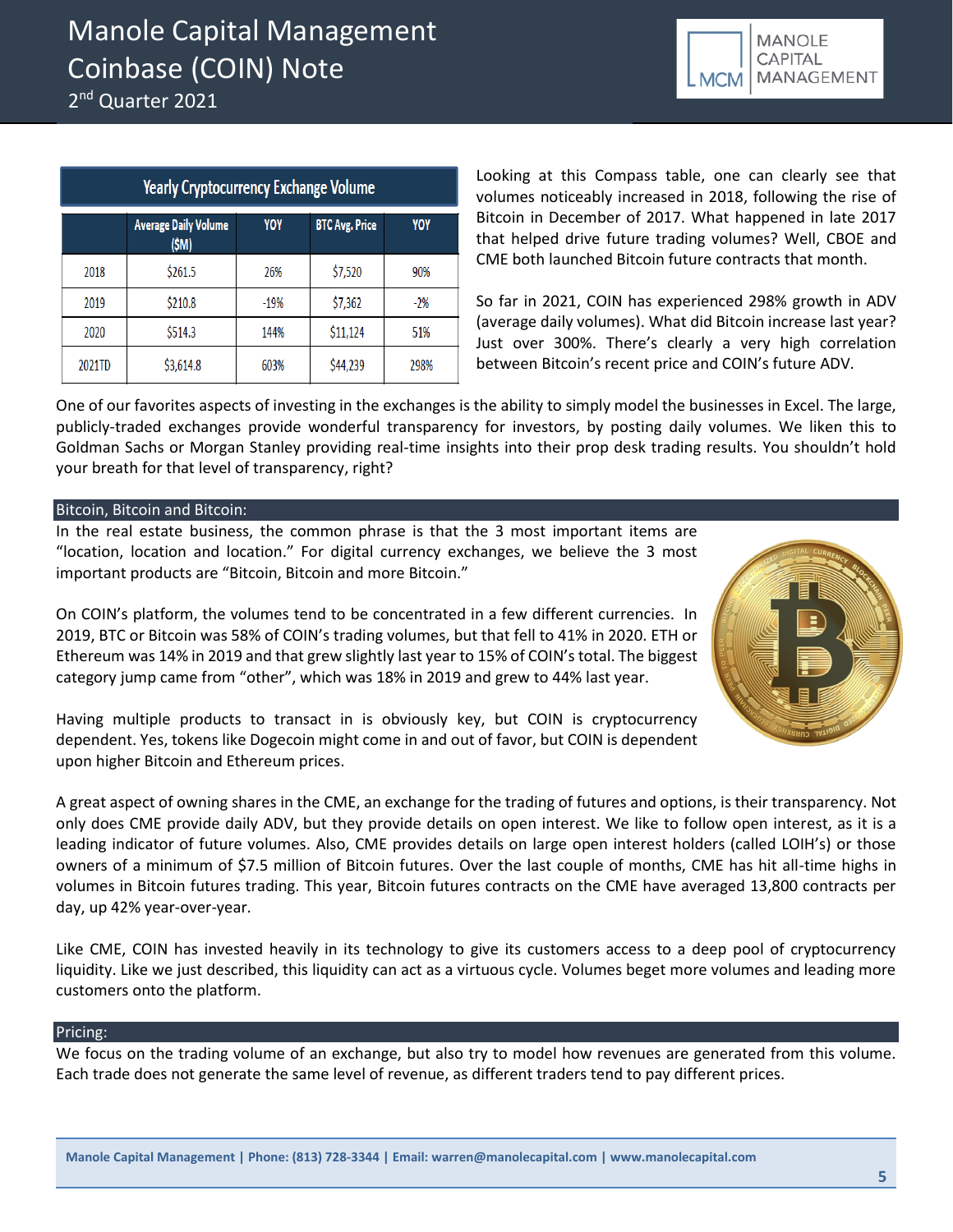2<sup>nd</sup> Quarter 2021



In derivative exchange land, we often look at commission prices as RPC or rate per contract. For example, CME charges \$0.478 a contract to trade interest rates, \$0.545 to trade equities, \$0.764 to trade foreign currency, \$1.397 to trade metals, \$1.336 to trade agricultural commodities and \$1.124 to trade energy. Within each product, prices can vary. For example, WTI crude is a different trading price versus natural gas contracts. While CME is trying to get more retail customers into trading futures and options, the vast majority of its volumes are from institutions.

### **Coinbase Pro Fee Structure**

| <b>Pricing Tier</b> | <b>Taker Fee</b> | <b>Maker Fee</b> |  |
|---------------------|------------------|------------------|--|
| Up to \$10k         | 0.50%            | 0.50%            |  |
| \$10k - \$50k       | 0.35%            | 0.35%            |  |
| \$50k - \$100k      | 0.25%            | 0.15%            |  |
| $$100k - $1m$       | 0.20%            | 0.10%            |  |
| $$1m - $10m$        | 0.18%            | 0.08%            |  |
| \$10m - \$50m       | 0.15%            | 0.05%            |  |
| \$50m - \$100m      | 0.10%            | 0.00%            |  |
| $$100m - $300m$     | 0.07%            | 0.00%            |  |
| \$300m - \$500m     | 0.05%            | 0.00%            |  |
| \$500m - \$1b       | 0.04%            | 0.00%            |  |
| \$1b+               | 0.04%            | 0.00%            |  |

At COIN, there are different fees for different clients. COIN has two main fee structures, one called Coinbase Pro and the other called Coinbase Prime. Here's a quick look at the pricing tiers, as discussed in the S1 filing, based upon whether or not a client is taking or providing liquidity (called taker fee and maker fee).

Transaction revenue, as a percentage of total volumes traded, has averaged 0.61% over the last 8 quarters. Over these 2 years, retail client transactional revenue has increased from 1.27% up to 1.47%. For institutional clients, revenues as a percentage of volumes traded has fallen from 0.07% down to 0.05%. Clearly, retail customers pay significantly more than institutional clients to trade.

Also, unlike transacting in a stock, COIN calls its transaction based revenue "staking" revenue. This is earned from transaction validation on a proof-ofstake blockchain, when COIN's nodes successfully creates or validates a

certain block. This revenue is recognized when the rewards are available for transfer and at the point when the block creator or validation is complete. The metrics that determine the staking revenue are driven by quantity, price and rewards rate.

### Customers:

The strengths of COIN's platform seem to be its vast and extensive network of contacts. COIN is leveraging its trusted brand to attract those that want access to transact or store cryptocurrencies.

COIN's growth strategy is based upon driving more customers onto its platform and becoming the de-facto platform for cryptocurrency. Just like the online brokers did in the 1990's, the key to growth was adding new accounts and clients to the platform.

In this COIN chart, one can see the exceptional growth in verified users or those that have "demonstrated an interest" in COIN's platform. In addition to these users, there are another 7,000 institutional customers, across roughly 100 countries.

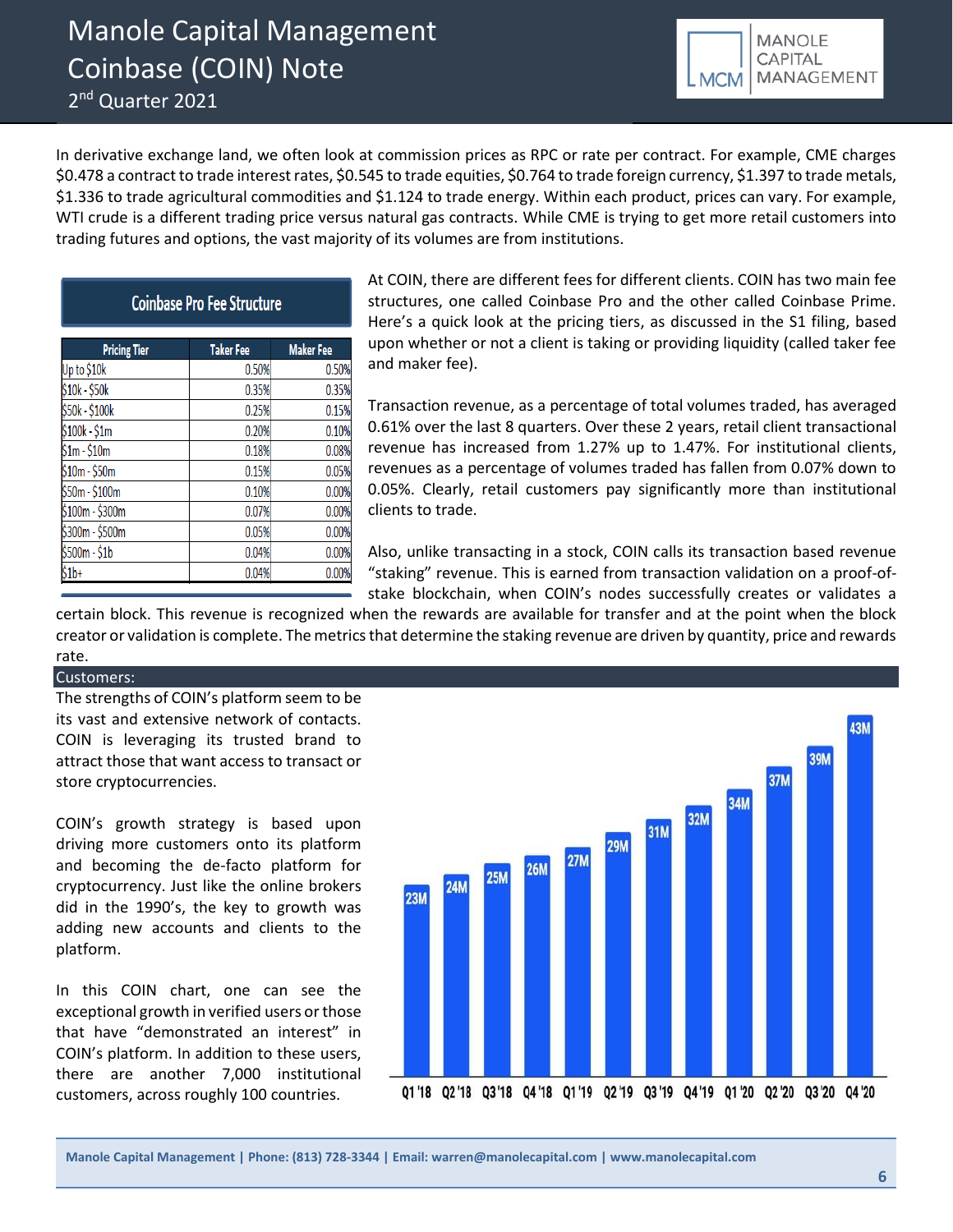2<sup>nd</sup> Quarter 2021



These verified users have registered for an account and confirmed either their email address or a phone number. In our model, we are not terribly interested in tracking verified users as a key metric. While it is nice to know who interested in cryptocurrencies, it is much more important to understand who is willing to transact.

As you can see in this Compass Point chart, COIN has 2.8 million MTU or monthly transacting users. In order to be considered a customer needs to have logged in and transacted one time, over a 28-day rolling period.

It is interesting to see that there were 2.7 million MTU's in the  $1<sup>st</sup>$  quarter of 2018 and 2.8 million MTU's at the end of last year. Over those 2 years, MTU's dramatically declined and then lifted. As of today, COIN has roughly 3 million MTUs, which was up +180% year-overyear, but we like to think of it as only 7% of its verified total accounts.

### **Verified Users vs MTUs**



This reminds us of the online brokerage business, back in the 1990's and 2000's. For years, the primary goal of marketing executives at the online brokers was to generate more and more accounts. The theory was that with new accounts, clients would eventually look to consolidate their relationships with one or possibly two firms. Once an account was opened, the goal was to increase wallet share from that satisfied customer.

For online brokerages, driving customers typically comes from TV advertising. One cannot watch CNBC or Bloomberg or Fox Business without seeing advertisements for Schwab, TD Ameritrade, E\*Trade, Fidelity or Interactive Brokers. Robinhood was very successful in opening up investment accounts for the emerging Gen-Z demographic, but its wellpublicized issues in late January (regarding prohibiting "meme stocks" purchases) might impact its torrid account growth.

How does COIN plan on increasing its exposure and customer base? Our guess is that it will look to increase its marketing spend. The ROI or return on investment of TV marketing is somewhat opaque. We anticipate COIN learning from its foray into marketing and advertising, with some successes, as well as some failures.

The best avenue to increase and retain accounts and customers is to offer a product that cannot be easily replicated. COIN can continue its account growth by launching new and innovative products, as well as offering access to new cryptocurrencies.

While BTC or Bitcoin is the dominant cryptocurrency today, maybe there will be a new and exciting cryptocurrency in vogue tomorrow. Over the last few months, Dogecoin has garnered significant attention and media coverage. While we shake our head and do not understand the fascination with this cryptocurrency, the goal for COIN is to attract and become the go to platform for those that wish to transact. COIN needs to expand its support of all digitally native cryptocurrencies and help to tokenize new assets.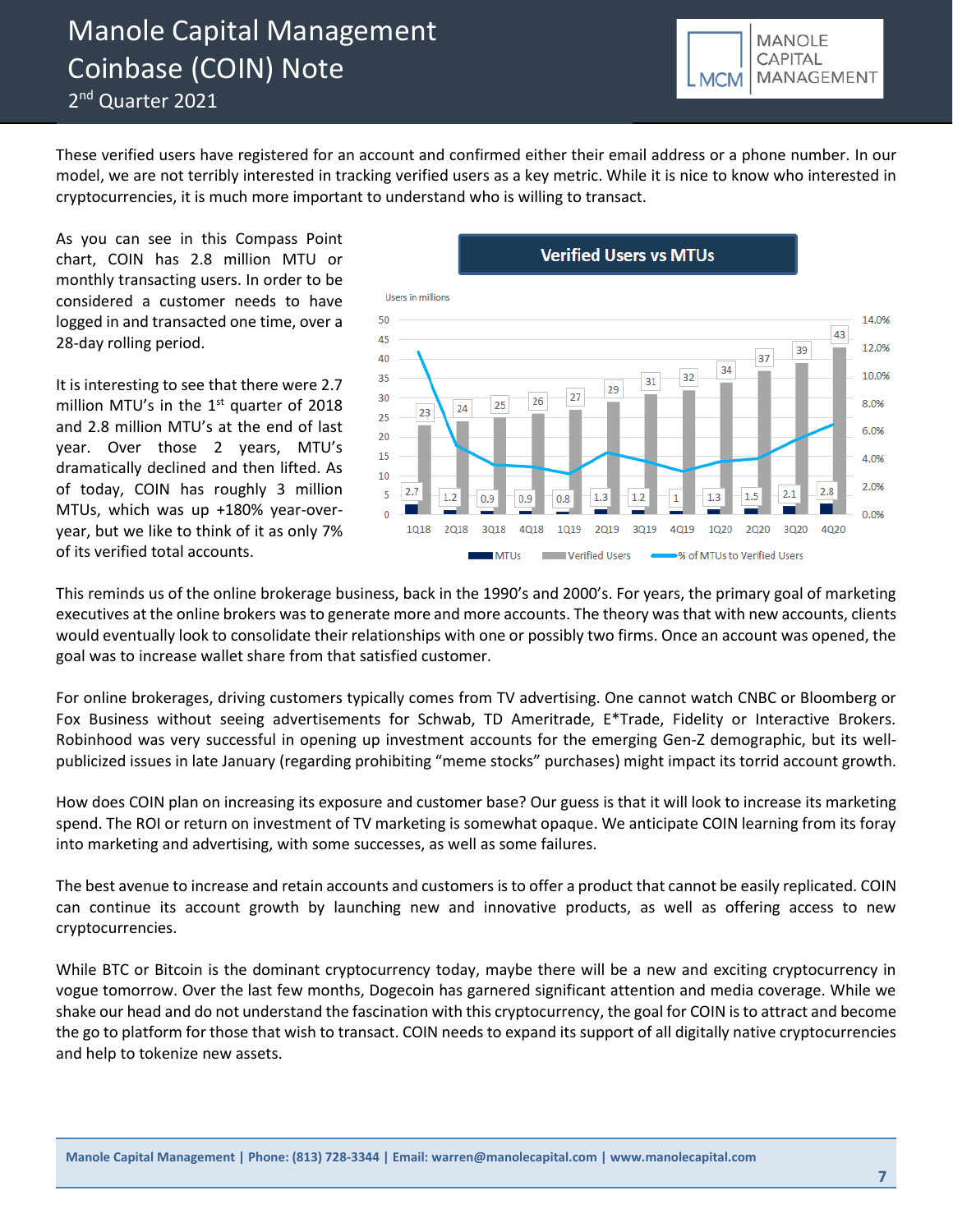2<sup>nd</sup> Quarter 2021



### Storage:

While the vast majority of COIN's revenue is trading based, COIN does earns subscription and service revenue when customers choose to safely store their cryptocurrencies on its platform.

COIN is one of the most trusted exchanges in the crypto space and operate as a "qualified custodian". This means that they have a separate company, called Coinbase Custody, which operates as a standalone, independently-capitalized business. Under New York State Banking Law, Coinbase Custody is considered a fiduciary. All digital assets are segregated and held in a trust. COIN has never suffered a hack that led to loss of funds and cannot afford to ever have that breached.



As you can see in this COIN asset chart shows, there has been excellent growth on the platform. At the end of 2020, COIN had \$90.3 billion in assets on its platform, which was up +432% yearover-year.

Of these assets, 70% was from Bitcoin and another 13% were Ethereum. Clearly, those two currencies represent the bulk of COIN's platform assets.

### Wallets:

The leather wallet in your pocket holds a combination of cash and credit/debit cards. However, cryptocurrencies and tokens need to be kept in a crypto wallet. "Hot Wallets" are connected to the internet and are considered much less secure, while "Cold Wallets" are kept offline.

Most cryptocurrency custodians employ "cold" storage to safely hold a client's digital assets. Acting as a cold cryptocurrency custodian (say that 3x fast), COIN derives fee revenue based on a percentage of the daily value of customer accounts. The assets under custody are a function of quantity, price and type of cryptocurrency asset.

### Custody:

In addition to hot versus cold wallets, there are two primary ways to store your Bitcoin. The first is called self-custody. This is when an individual or entity has complete control of their Bitcoin. This entails maintaining and controlling your own private key. When it comes to Bitcoin storage, there is a popular self-custody mantra that says, "not your keys, not your coins". This implies that if you do not control the private key for your Bitcoin, it is not truly your Bitcoin.

The second way to store your Bitcoin is to outsource it to a trusted custodian, like Kraken, Coinbase, Anchorage or others. In this case, the custodian stores your Bitcoin for you and they have control over its private key. Kraken is security focused and has an time-tested private key management practice. In its 10-years of existence, it has never been hacked.

Whether one decides to self-custody or use an outsourced custody provider for storing your Bitcoin, two critical issues must be discussed. The first is trust. Do you trust the custodial firm that holds your Bitcoin? If one self-custodies, they bear the risk of lost private keys, break-ins or natural disasters. On the other hand, self-custody ensures you control your own Bitcoin. The obvious downside of self-custody is that one can lose all of your Bitcoin, if it is not stored properly.

**Manole Capital Management | Phone: (813) 728-3344 | Email: warren@manolecapital.com | www.manolecapital.com**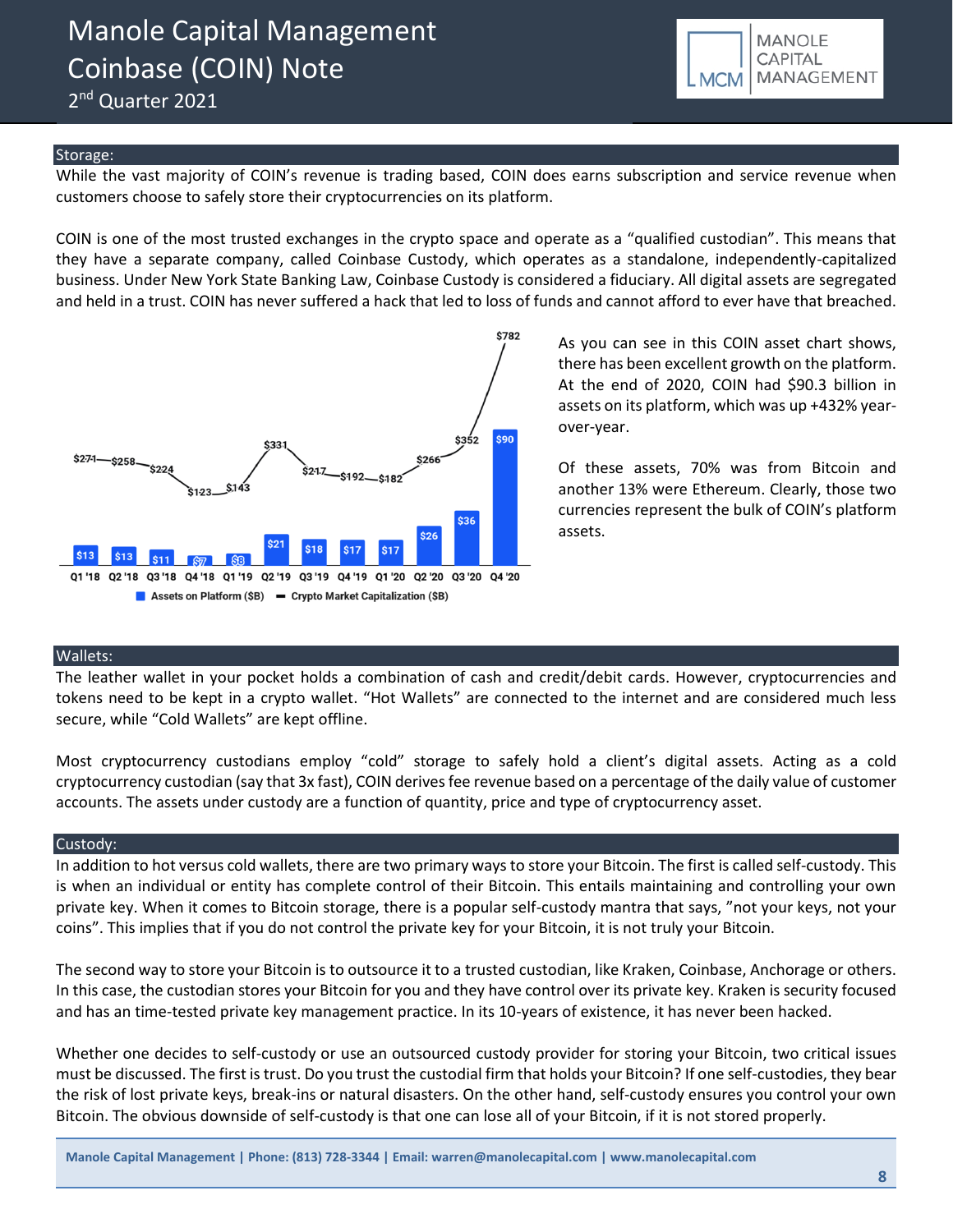Manole Capital Management Coinbase (COIN) Note 2<sup>nd</sup> Quarter 2021



Do you trust the bank that holds your checking account or brokerage firm that holds your stocks? US financial institutions are some of the most highly regulated companies in the world and most have proven themselves to be good custodians of our assets. Maybe we can exclude Lehman Brothers and AIG from that statement, but it is fair statement for the other 10,000+ financial institutions in the US.

Does trusting a firm called Kraken, with millions of dollars' worth of Bitcoin, sound like a sound idea? Some might prefer to custody with a firm like Bank of New York, which announced in March of 2021, that it intends to enter the Bitcoin custody business. However, does Bank of New York have the technological expertise and security protocols of newer entrants like Kraken? With a random name like Manole Capital, we clearly don't place too much emphasis on one's name. We do however appreciate 3<sup>rd</sup> party, independent industry rankings. Kraken has been voted the #1 most secure cryptocurrency exchange by ICO Ratings.

The second key issue to consider is protection and safety. Cryptocurrency custodians and exchanges are a prime target for hackers. There are hundreds and potentially thousands of thieves looking to steal your Bitcoin private key. PayPal and Robinhood recently sent warnings instructing their clients to install two factor authentication onto their digital wallets / account. Also, governments can force companies to freeze funds, if they perceive illegal activity or fraudulent behavior.

Trusting someone else to store and manage your Bitcoin is a challenging decision. There have been a few custody firms to have disastrous results (i.e. Mt. Gox), but there are also extremely competent businesses that can trusted to hold your cryptocurrencies. For us, we prefer an expert store our assets, as opposed to keeping it under the proverbial mattress.

### Characteristics:

As we mentioned earlier, there are certain [ideal characteristics](http://www.manolecapital.com/philosophy) we look for in our investments. COIN has a strong brand name and dominates its cryptocurrency niche. Its platform is scalable and by leveraging certain blockchain advancements, COIN can provide a safe and secure environment for its customers.

We often look for our companies to have dominant market shares, high barriers to entry and what Warren Buffett calls a "moat around the franchise". Regardless of industry, we always focus on an investment's market share. In terms of COIN's cryptocurrency market share, it has risen from 4.5% in 2018 to 8.3% in 2019 up to 11.0% in 2020.

For exchanges, there is typically 1 or 2 firms that dominate the trading of a specific asset. These exchanges have the best liquidity and the tightest bid/ask spreads. For example, the CME (ticker CME) dominates US interest rate trading, as well as WTI crude trading. Intercontinental Exchange dominates the Brent crude marketplace. Once an exchange begins to control trading for a certain asset, it is very difficult for a competitor to steal market share. Some try to lower trading pricing and commissions, but this usually is only temporary. Investors are always seeking best execution and will usually return to the marketplace with the most liquidity and tightest bid/ask spreads. From an exchange standpoint, this is definition of dominant market share, competitive advantage or possessing a moat around your franchise.

Ideally, COIN is looking to become the one-stop shop for those wishing to buy, sell and/or store cryptocurrency. COIN has many of the desirable characteristics we look for in an investment, but it does have risks.

### Risk #1: Bitcoin

For a business like COIN, there are literally dozens of risks. For starters, cryptocurrencies are volatile and we anticipate COIN's stock will be highly correlated to the price of BTC, Bitcoin and other important cryptocurrencies.

As we have mentioned, the underlying price of these cryptocurrencies helps to determine COIN's revenue and profits. Possibly the biggest risk for owning COIN stock will be its reliance and dependency on rising Bitcoin and Ethereum prices.

**Manole Capital Management | Phone: (813) 728-3344 | Email: warren@manolecapital.com | www.manolecapital.com**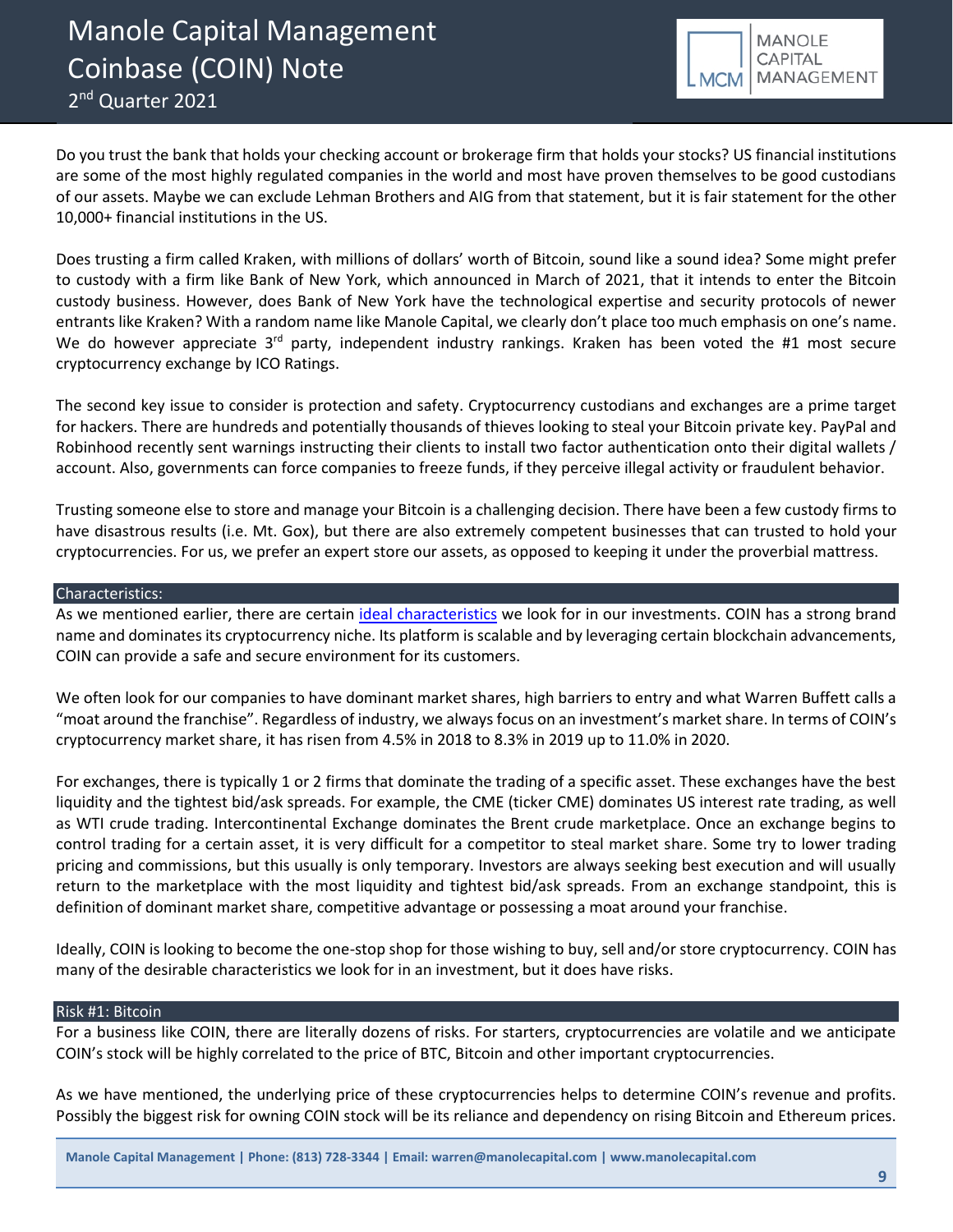2<sup>nd</sup> Quarter 2021



### Risk #2: Competition

On the retail front, COIN has numerous competitors. For example, both Square's Cash App (36 million users) and PayPal (375 million accounts) are offering mobile-based wallets, primarily to retail clients. Customers can purchase various cryptocurrencies on both Square and PayPal and store them for free.

Over time, we expect both of these firms to begin to allow wallet holders to transact in whatever currency he/she wishes. For example, a customer can use their Square Cash App wallet to transact at over 3 million Square merchant acquiring locations. This mobile wallet will permit credit or debit transactions, but might also permit the user to utilize their Bitcoin balance. There are numerous issues that still need to be resolved on this front, but this is what we have been calling "closing-the-loop".

### Risk #3: Regulations

Exchanges are highly regulated entities and they must learn to engage with their regulators for the benefit of all market participants. COIN is subject to a regulated environment, but the rules and landscape are dynamic. Unlike US financials, with a known regulator, the laws and rules cryptocurrencies are subject to are constantly changing. As COIN moves more of its business to international markets, it will have additional governmental issues to deal with.

The new SEC Chairman is Gary Gensler. Gensler was the head of the CFTC from May 2009 to January 2014 and was the primary regulator for the derivative exchanges. In his tenure at the CFTC, Gensler attempted to write rules and regulations for the swap markets, as suggested in the Dodd Frank Act of 2010 (following the Financial Crisis). Now that Gensler is at the SEC, one of his first challenges is what to do about regulating and providing oversight on Bitcoin and other digital currencies. He is not new to digital currencies, as he was a professor at MIT's Sloan School of Management after his stint at the CFTC. He primarily taught about blockchain technology and cryptocurrencies.

As of today, there are only a few crypto funds available to investors. Grayscale has over \$38 billion in assets and is the sponsor of the Grayscale Bitcoin Trust (called GBT), which is provides Bitcoin exposure for qualified investors. GBT investors have a \$25,000 minimum investment and currently pay a 2.5% management fee. Many firms (Skybridge Capital, Valkyrie Digital, Fidelity Investments, VanEck, WisdomTree, etc) have announced their intention to offer Bitcoin ETF's. attempted to get the SEC to approve Bitcoin ETF's. As of now, the SEC has not approved any of these filings, but it will ultimately have to make a decision on the subject. Earlier SEC rejections were based upon problems with volatility, transparency, market surveillance, in addition to market and price manipulation.

In addition to SEC regulation, we anticipate the Federal Reserve to explore the subject too. Chairman Jay Powell, in official Congressional testimony, has officially stated that the Fed is looking into the idea of a "fully digital dollar". This type of "Fed coin" would likely need Congressional and White House approval and it is very much in the early innings of its examination. Chairman Powell is still dealing with the ramifications of a global pandemic and a soft US economy, so a CBDC might not be his first or even second priority right now.

### Risk #4: Security

As with any exchange, security and safety is paramount. We anticipate that COIN will be subject to thousands of cybersecurity attacks. Hackers, criminals and even foreign countries might find it worthwhile to breach COIN's platform. COIN's valuation is dependent upon it keeping its first-mover advantage and its reputation as a dominant cryptocurrency custodian. Security, for customers and partners, cannot be underestimated and COIN will have a very large target on its back.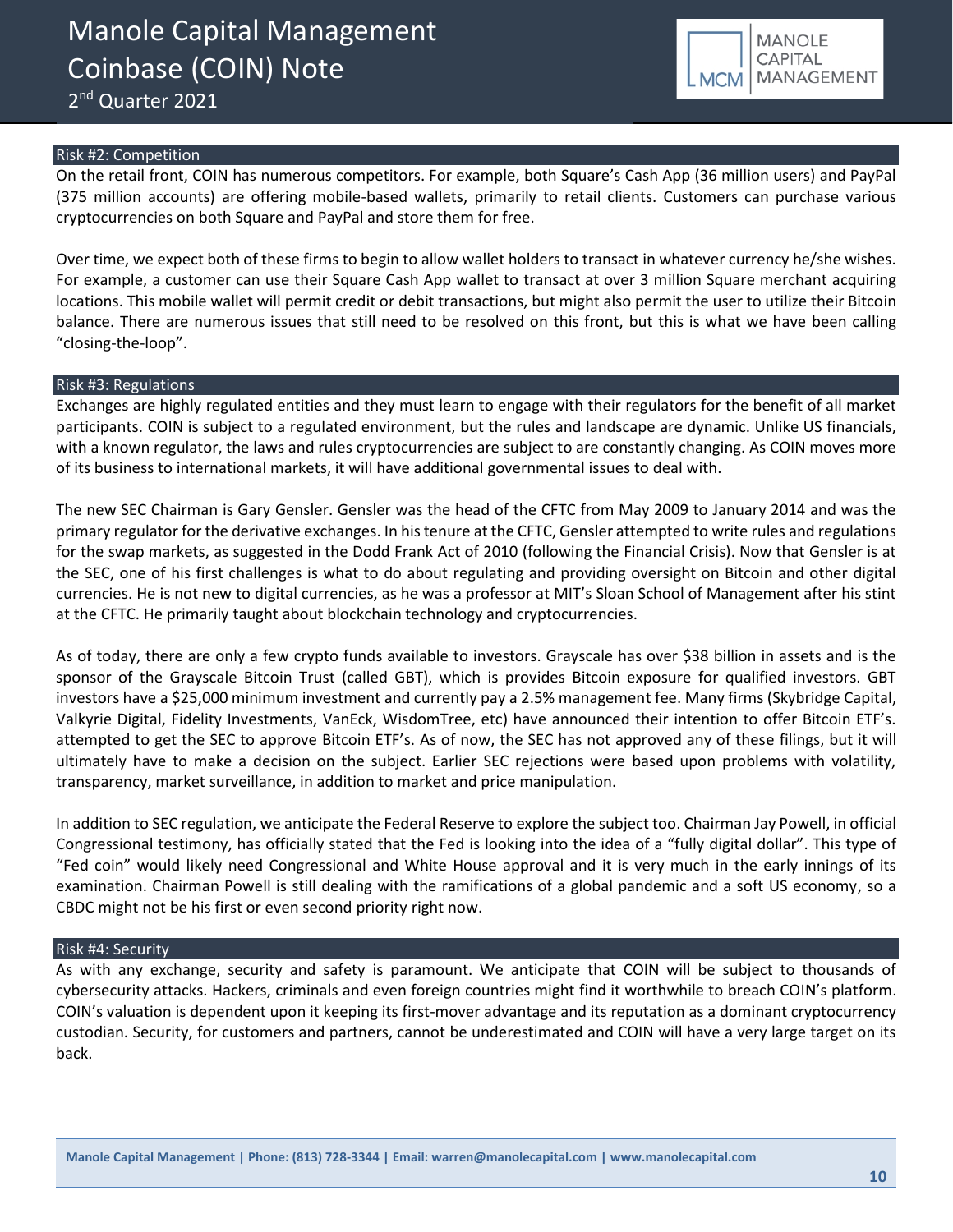### Scale & EBITDA Margins:

For us, we always like to model in operating or EBITDA margins, as well as free cash flow for our exchanges. In 2020, EBITDA margins for the largest exchanges were impressive. Here is a table of the dominant four exchanges and their EBITDA margins last year, as compared to COIN. Looking at the 2020 EBITDA margins of its publicly-traded exchange peers, provides interesting insights. Last year, CBOE posted 68% EBITDA margins and CME and ICE each posted margins in the 62% to 63% range. Despite trailing their competitors, Nasdaq had impressive EBITDA margins of 55%, that would be the envy of most companies. One key takeaway is that all of the exchanges are generating impressive margins with excellent leverage and scale opportunities.

| <b>Exchanges:</b>   | CBOE | CME | <b>ICE</b> | <b>NDAQ</b> | <b>vs COIN</b> |
|---------------------|------|-----|------------|-------------|----------------|
| 2020 EBITDA Margins | 68%  | 62% | 63%        | 55%         | 41%            |

These exchanges have spent billions of dollars building out a scalable platform, that has enormous operating leverage. Each and every transaction that occurs is extremely high incremental margins. Most do not provide guidance on future or forward revenue, but they do have decent insight into expenses. The CME typically will provide forward expense guidance in the 2% to 5% range each year. Expenses don't dramatically increase each and every year, but do modestly rise.

How does COIN compare? Well, COIN is still constructing its exchange and heavily investing in its infrastructure. Last year, technology and development expenses were \$271.7 million or 21% of COIN's total revenue. In 2019, this expense line item was 35% of revenue.

In 2020, COIN's expenses grew 50% year-over-year to \$868.5 million. At this early stage of its lifecycle, we are pleasantly surprised to see that COIN is generating positive operating leverage (expense growth less than revenue growth).



exchanges can generate very impressive profit margins, at scale.

As you can see in this Compass Point chart, over the last 8 quarters, COIN's Adjusted EBITDA margins have steadily improved. Are they peaking or at an all-time high? No, but the best part about COIN's current margin trajectory is where we see it going.

In its S-1, Brian Armstrong (COIN's CEO) stated a focus on operating profits, as it tries to manage its expense growth. He said, "We may earn a profit when revenues are high, and we may lose money when revenues are low." He then went on to state that "our goal is to roughly operate the company at break even, smoothed out over time."

This has proven to be true, when one considers that COIN generated \$533 million in revenue in 2019, but lost \$30m of profit that year. Then, in 2020, COIN produced \$527 million of EBITDA on \$1.2 billion of revenue. Clearly, the

The real benefit for the exchanges comes when volatility spikes and volumes soar. As this happens, assuming the exchanges properly manages this rising volatility, profitability climbs. As more and more volumes transact on a platform, free cash flow (and margins) are very attractive. Operating margins at its other publicly-traded exchanges have been high for years and do not fluctuate significantly from year-to-year. As revenues surprise to the upside, because volatility spikes, these exchanges typically reward their shareholders with buybacks and special dividends. As much more mature businesses, these exchanges tend to allow thisleverage upside to fall to the bottom line. We anticipate that COIN will choose to re-invest any revenue upside towards marketing, growing its customer base, improving its platform, and building up its infrastructure.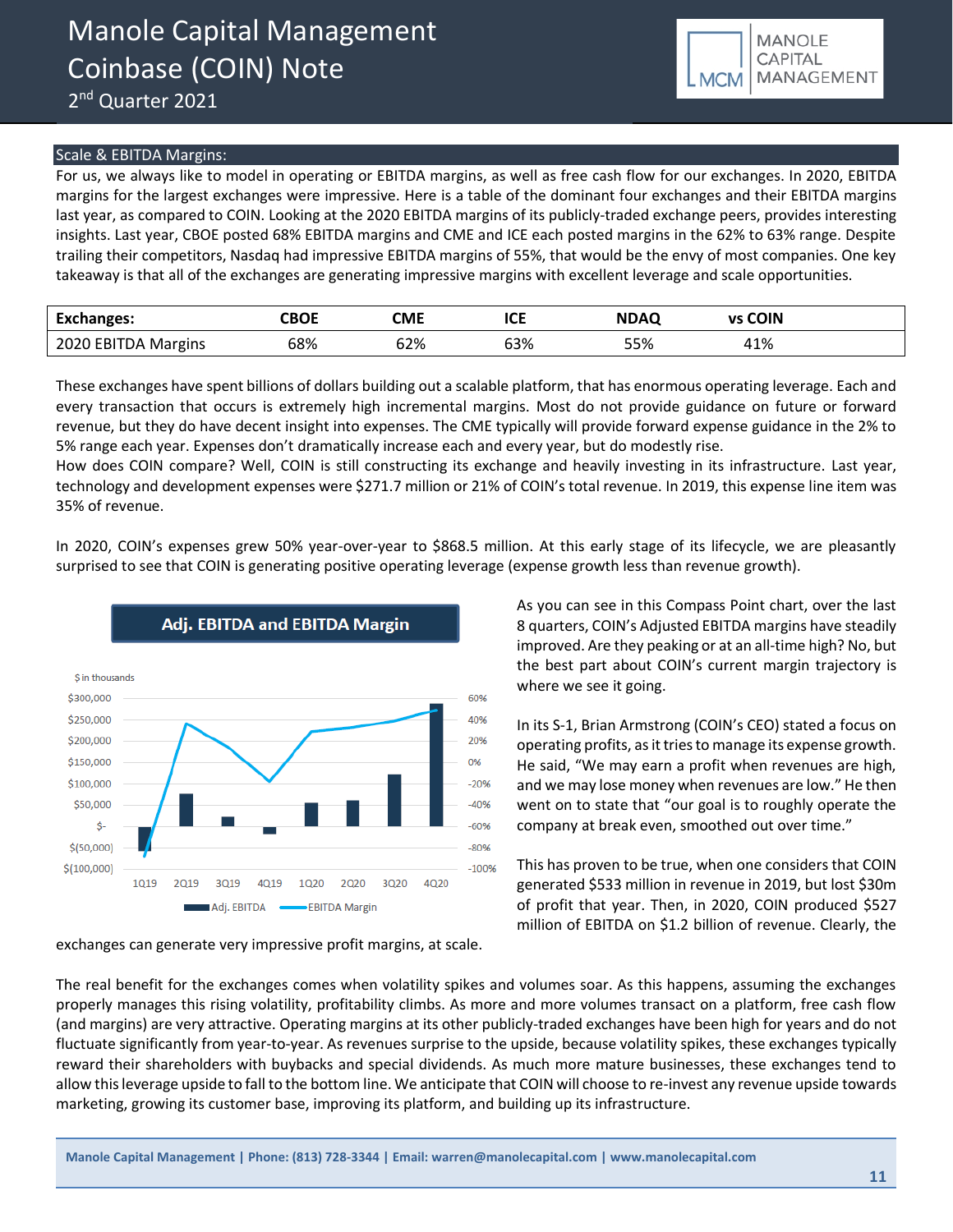2<sup>nd</sup> Quarter 2021



### Valuation:

In their  $1<sup>st</sup>$  quarter 2021 release, management provided a low-to-mid-to-high range for a number of key metrics. In terms of MTU's, COIN management provided low guidance of 4.0 million and high guidance of 7.0 million. In 2019, the net revenue per MTU was \$37 and it increased to \$49 last year. Over the last 8 quarters, the net revenue per MTU range has grown from \$26 in the 1<sup>st</sup> quarter of 2019 up to \$59 in the last quarter of 2020.

In our modeling and analysis, we will stick with management guidance, which ranges from \$35 million to \$45 million in net revenue per MTU. This implies revenue for the final three quarters of the year could be in the \$3.48 billion on the low side and up to \$4.64 billion on the high side. If we simply average these low and high ranges, 2021 revenue would be \$4.1 billion. Considering COIN did \$1.8 billion in revenue in the  $1<sup>st</sup>$  quarter alone, it is probably safe to assume that 2021 revenue will approach \$4 billion this year. Our model is fairly detailed, but for this exercise, we will use a nice round \$4.0 billion in 2021 revenue. Then, for 2022, we will assume 15% growth, to \$4.6 billion. This does not seem like we are being aggressive. In fact, we wouldn't be surprised if COIN generates this level of revenue a full year earlier.

Without making an assumption on future volume growth, we need to estimate profit margins for COIN. Over the next decade, we would expect COIN to post EBITDA margins into the mid-50's%. Over the next one to two years, we would like COIN to annually increase margins by 200 basis points. This should be do-able, even with COIN making significant investments in their operational technology and platform.

#### Stock Trading vs Fundamentals:

It can be challenging to sometimes separate the volatility of a stock from its underlying fundamentals. For example, the primary exchange to trade interest rates is the CME. When it comes to trading Brent crude, most traders prefer ICE (although WTI is primarily traded on CME). While both of these exchanges trade hundreds of other products and assets, those two products (interest rates and Brent crude) tend to materially impact the exchange stock price.

When it comes to COIN, we anticipate the stock will trade very closely to the price of Bitcoin and Ethereum. If both digital currencies continue to rise, COIN's stock will be a solid success. If Bitcoin falls by (80%), like it did in 2019, COIN's stock will dramatically fall. In a world with massive Bitcoin volatility, COIN's underlying fundamentals should be good. In theory, COIN's stock should correlate and reflect the volatility of Bitcoin and Ethereum, not just their upward trajectory. However, we fully anticipate COIN's stock to trade in-line with the success or failure of Bitcoin.

Today's reality is that certain market participants are not long-term investors. Many unfortunately consider stocks as pieces of paper, as short-term trading instruments. If Bitcoin were to struggle and decline in value, that volatility and environment would be excellent for COIN. In fact, that might be a great time to "dip one's toe" into a position. However, the Reddit and Wall Street Bets community is more likely to consider short-term trading momentum than bottoms up, underlying fundamentals.

As we discussed earlier, COIN generated an impressive 2020 operating margin of 32%, compared to a (9%) in 2019. While some companies can post steady and smooth operating margins, COIN's will be much lumpier, at least until Bitcoin becomes less volatile. Also, COIN has \$188 million of cryptocurrencies on its balance sheet, comprised mainly of \$130 million of Bitcoin and \$24 million of Ether. There will be opportunities to purchase COIN, when short-term investors sell. This will likely occur as COIN ramps up its expenses or when Bitcoin falls.

### Price Target:

Over the last month or so, we have seen various sell-side analysts publish targets and notes on COIN. As of today, there are 14 sell-side analysts covering COIN with 9 at "buys", 4 at "holds" and 1 at a "sell". In terms of targets, the high price target is \$650 per share (166% of upside), the low price target is \$225 per share (no upside) and a simple average target price is \$367 per share (upside of roughly 50%).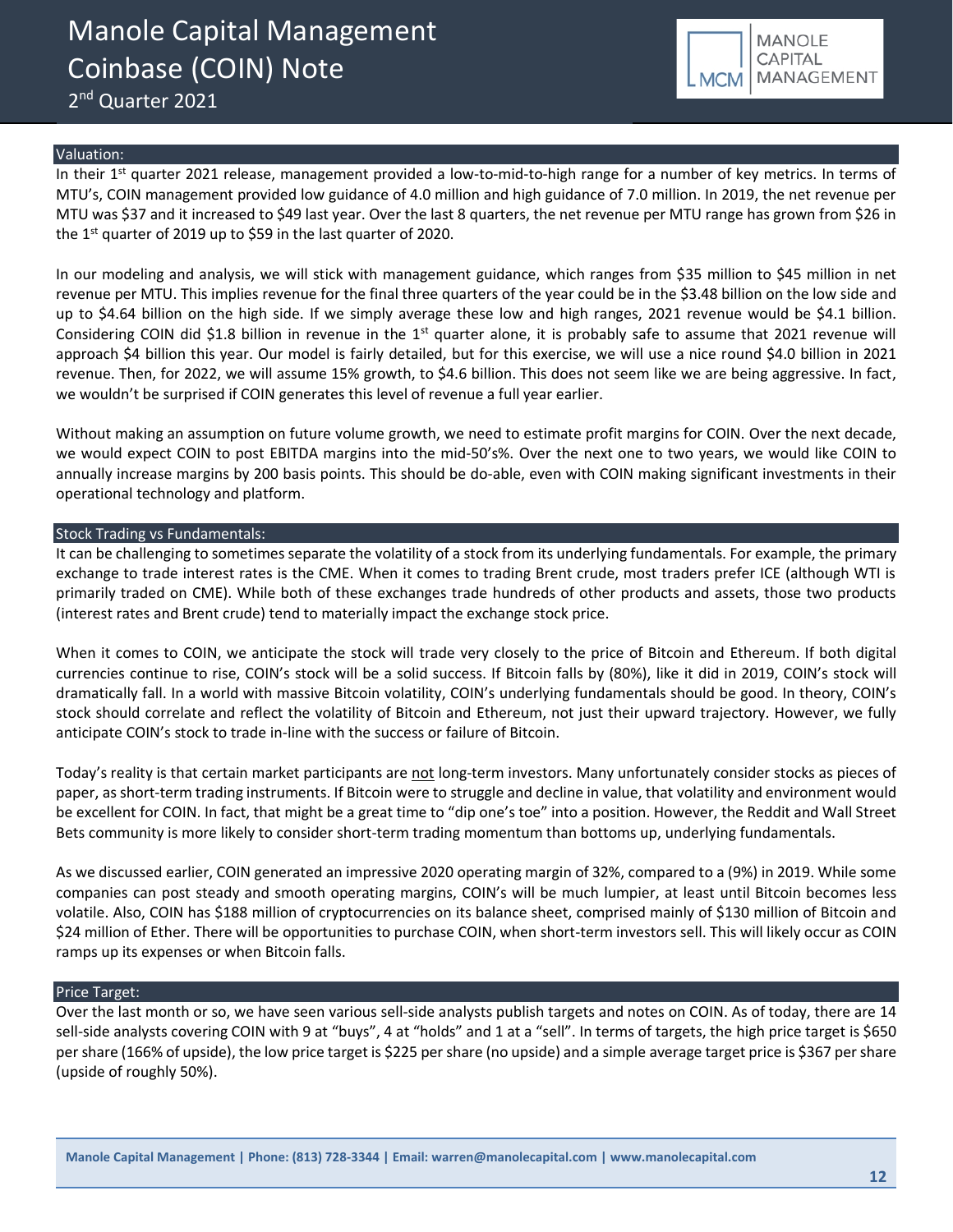

Unfortunately, most analysts continue to use revenue multiples to determine their price targets. Manole Capital only owns companies that generate earnings and free cash flow, so we are loathe to utilize revenue multiples for price targets. We find that companies that use revenue multiples to justify a valuation are often incapable of generating important free cash flow. We are fine with companies investing in their future to ensure growth, but we cannot invest in companies that aren't concerned with free cash flow. For us, using the crutch of a revenue multiples isn't something we are comfortable doing.

Fortunately, for this analysis of COIN, the company generates plenty of profit and free cash flow. We conservatively model COIN's revenue next year at \$4.6 billion. Also, we believe it can add a point or two to EBITDA margins, into the mid-40% range. That would be 2021 EBITDA of \$2.1 billion or \$11.89 per share. We don't want to sound like a "wise old sage", but in the "olden days", investors could utilize reasonable EV (enterprise value) to EBITDA multiples in the 10x to 15x range. Maybe, if a company was experiencing fantastic growth and was getting acquired, you might see an EBITDA multiple approach 20x. Nasdaq, ICE and CBOE all have trailing EV to EBITDA multiples in the mid-to-high teens. In order to be remotely close to where COIN will trade this week, we would have to use a MarketAxess (MKTX) or TradeWeb (TW) lofty TTM EV to EBITDA multiples of roughly 45x. We just don't believe EV to EBITDA is the proper valuation metric to currently use. Should we use another cryptocurrency company like Silvergate (SI) and estimate a valuation using their EV to EBITDA multiple? At 108x trailing EBITDA, that would be a waste of time.

To arrive at a realistic COIN price target, let's just model earnings and use a premium forward P/E multiple. If we apply a tax rate of 25% (not assuming any tax loss carryovers), we can estimate an EPS in 2021 of \$8.50. Using that \$8.50 per share in EPS, we then want to apply an exchange-like multiple, adding in a premium for COIN due to its exceptional growth. The average publicly-traded exchange trades at a forward P/E multiple of 20x. The table below provides some different targets, based upon the premium P/E one believes COIN deserves.

| Forward P/E Multiple    | 25x   | 30x   | 40x   | 45x   | 50x   |
|-------------------------|-------|-------|-------|-------|-------|
| <b>Premium to Peers</b> | 20%   | 50%   | 100%  |       |       |
| <b>COIN Target</b>      | \$213 | \$255 | \$340 | \$381 | \$426 |

We believe the current price is closer to COIN's low-end valuation and it does not reflect the wide-open digital currency exchange opportunity.

### Conclusion:

In a typical IPO, companies raise capital and provide exclusive, early access to large institutions. With wire houses placing shares into large institutions and asset managers first, retail investors often get shut out. Retail platforms like Schwab, Ameritrade, Robinhood, Fidelity typically cannot access IPO's for their customers.

Since COIN has over \$1 billion of cash on its balance sheet and does not need capital, it decided to do a direct listing. The advantage of a direct listing is that it will enable retail investors to purchase COIN at the same time as larger institutions. Is the lofty valuation we just laid out a fair starting point? The various target prices we provide above is intentionally wide, and we know a Mack truck could drive through a range on the low side of \$213 and on the high side at \$426. Is this a realistic scenario? Are our forecasts too conservative? Should you be an aggressive buyer?

The market now gets to determine the real value of COIN and it says it is worth roughly \$250 per share or a market capitalization of \$52 billion. We think our estimates are fair and conservative, but there should be some uncertainty with how COIN reacts with earnings. They've really only announced one quarter so far and the estimates are very wide on the Street.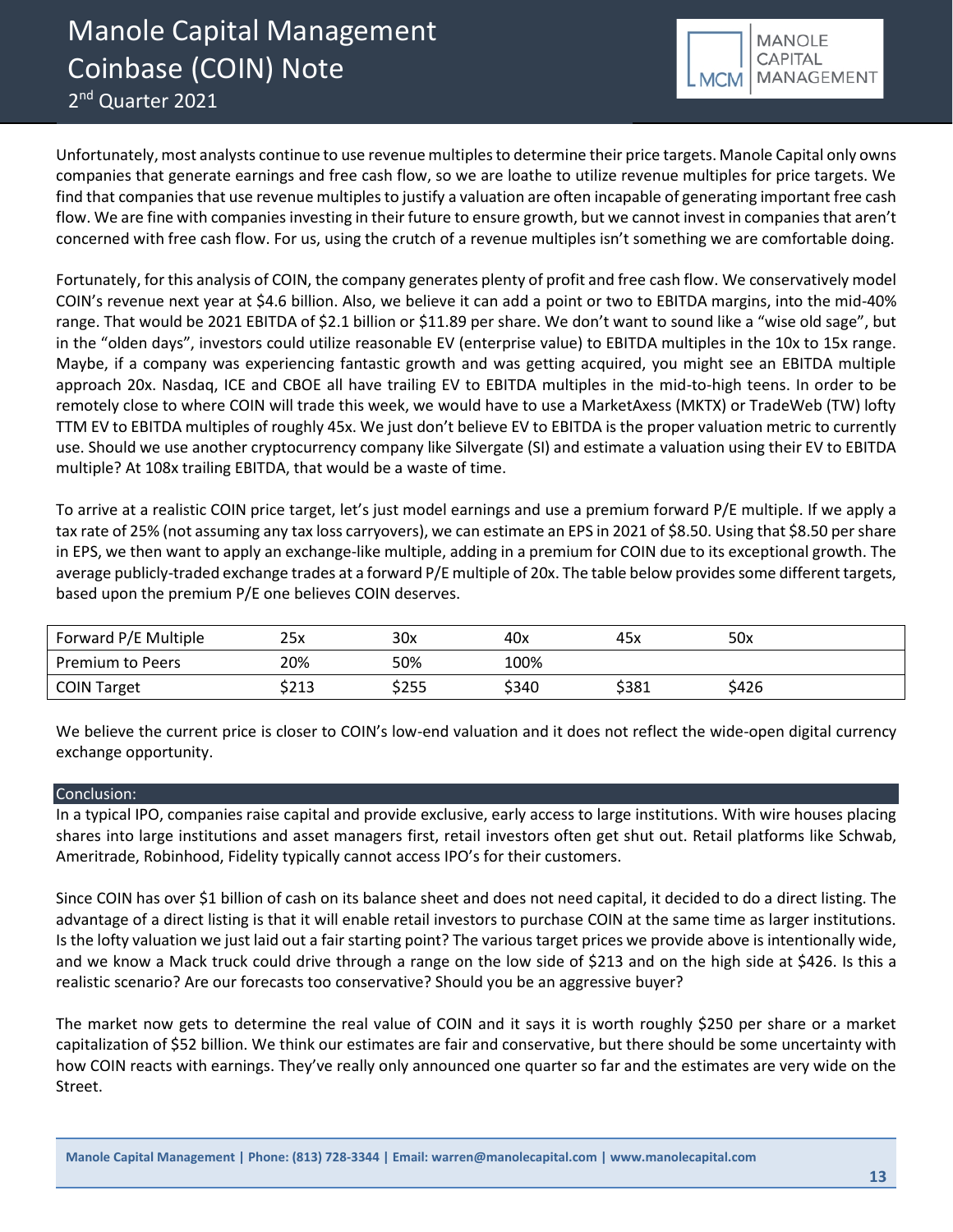Manole Capital Management Coinbase (COIN) Note 2<sup>nd</sup> Quarter 2021



COIN's public listing almost and Elon Musk's Saturday Night Live appearance almost marked the top of Bitcoin. After COIN began to trade, it immediately shot up into the low \$400's per share only to drift lower since. It is trading at a mid-20s current year P/E, which isn't egregiously overvalued.

If you don't want to pay that kind of forward multiple for COIN, there are other alternative. Maybe you should consider an investment in some of the other (and less expensive) exchanges, like Nasdaq or CBOE? These companies do not have the same growth prospects as COIN, but they do come with a much smaller price tag. We believe that COIN is a safe, trusted and easy-to-use platform for trading digital currencies. Some investors believe that they have "missed out" on the meteoric rise of Bitcoin, so they might chase a position in COIN. Others will look at COIN as a long-term opportunity to own the dominant digital currency exchange.

Will digital currencies replace traditional payment systems? We do not believe it will, but continued adoption and traction in digital currencies is noticeable. Is Bitcoin poised to climb higher, or will it crash? We simply don't know. What we do know is that we prefer to own the medium where these "assets" trade. We would compare this to the Gold Rush of the mid-1800's. Back in 1849, Levi Strauss made a fortune selling picks, pans and shovels to '49ers looking for gold. Back then, some would say, "There's gold in those mountains."

Nowadays, there's a huge opportunity in the collection of data and information. We truly have no idea what the price of Bitcoin will do, except we know that it will be very volatile. As we know, volatility leads to trading, which should equate to profits for the exchanges. In our opinion, owners should be willing to pay a premium for COIN shares, but they should also be prepared for significant volatility and competition. Only you know your specific risk/reward tolerances. Only time will tell the answers to some of these questions, but at least the public markets have a "pure play" on the explosive growth and opportunities in digital currencies.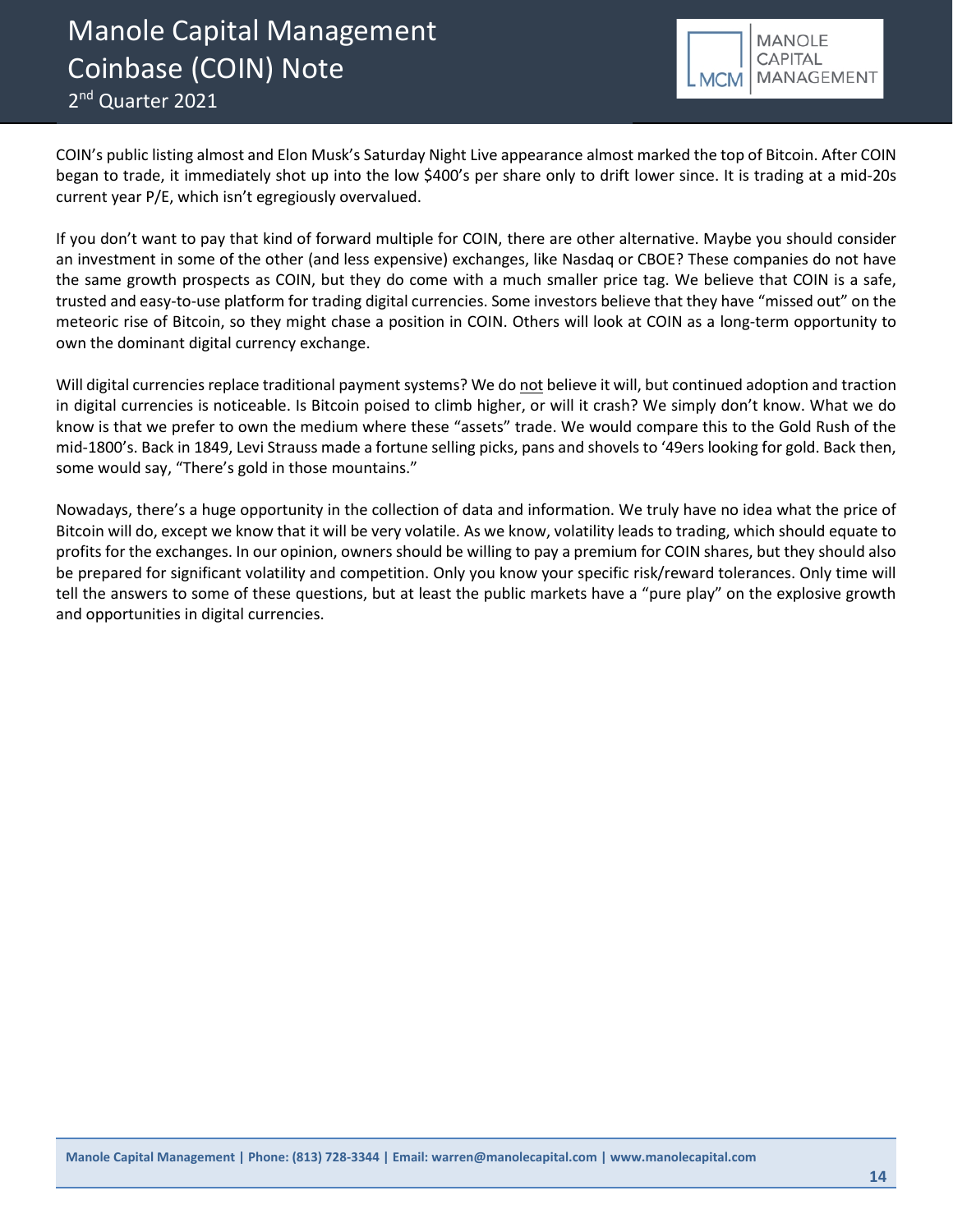

### Terminology / Definitions / Glossary:

- *Address*: An alphanumeric reference to where crypto assets can be sent or stored.
- *Bitcoin*: The first system of global, decentralized, scarce, digital money as initially introduced in a white paper titled Bitcoin: A Peer-to-Peer Electronic Cash System by Satoshi Nakamoto.
- *Block*: Synonymous with digital pages in a ledger. Blocks are added to an existing blockchain as transactions occur on the network. Miners are rewarded for "mining" a new block.
- *Blockchain*: A cryptographically secure digital ledger that maintains a record of all transactions that occur on the network and follows a consensus protocol for confirming new blocks to be added to the blockchain.
- *Cold storage*: The storage of private keys in any fashion that is disconnected from the internet. Common cold storage examples include offline computers, USB drives, or paper records.
- *Crypto:* A broad term for any cryptography-based market, system, application, or decentralized network.
- *Crypto asset (or 'token'):* Any digital asset built using blockchain technology, including cryptocurrencies, stablecoins, and security tokens.
- *Crypto Asset Volatility*: Represents our internal measure of crypto volatility in the market relative to prior periods. The volatility of crypto assets is measured on an hourly basis (using 10 minute price intervals within each hour) for each crypto asset supported for trading on Coinbase, averaged over the applicable time period (quarterly), then weighted by each crypto asset's share of total trading volume during the same time period across a select set of trading platforms, in addition to the Coinbase platform, that operate in similar markets including itBit, Bitfinex, Bitstamp, bitFlyer, Binance.US, Binance, Kraken, Gemini, Bittrex, and Poloniex.
- *Cryptocurrency*: Bitcoin and alternative coins, or 'altcoins', launched after the success of Bitcoin. This category of crypto asset is designed to work as a medium of exchange, store of value, or to power applications and excludes security tokens.
- *Cryptoeconomy*: A new open financial system built upon crypto.
- *Customer*: A retail user, institution, or ecosystem partner on our platform.
- *DeFi*: Short for Decentralized Finance. Peer-to-peer software-based network of protocols that can be used to facilitate traditional financial services like borrowing, lending, trading derivatives, insurance, and more through smart contracts.
- *Ecosystem partners:* Developers, creators, merchants, asset issuers, organizations and financial institutions, and other groups building decentralized protocols, applications, products, or other services for the cryptoeconomy.
- *Ethereum:* A decentralized global computing platform that supports smart contract transactions and peer-to-peer applications, or "Ether," the native crypto assets on the Ethereum network.
- *Fork*: A fundamental change to the software underlying a blockchain which results in two different blockchains, the original, and the new version. In some instances, the fork results in the creation of a new token.
- *Hodl*: A term used in the crypto community for holding a crypto asset through ups and downs, rather than selling it.
- Hot wallet: A wallet that is connected to the internet, enabling it to broadcast transactions.
- *Institutions:* Businesses that include hedge funds, small to large financial institutions, and corporations.
- *Miner*: Individuals or entities who operate a computer or group of computers that add new transactions to blocks, and verify blocks created by other miners. Miners collect transaction fees and are rewarded with new tokens for their services.
- *Mining:* The process by which new blocks are created, and thus new transactions are added to the blockchain.
- *Network:* The collection of all miners that use computing power to maintain the ledger and add new blocks to the blockchain. Most networks are decentralized, reducing the risk of a single point of failure.
- **Protocol:** A type of algorithm or software that governs how a blockchain operates.
- *Public key or private key:* Each public address has a corresponding public key and private key that are cryptographically generated. A private key allows the recipient to access any funds belonging to the address, similar to a bank account password. A public key helps validate transactions that are broadcasted to and from the address. Addresses are shortened versions of public keys, which are derived from private keys.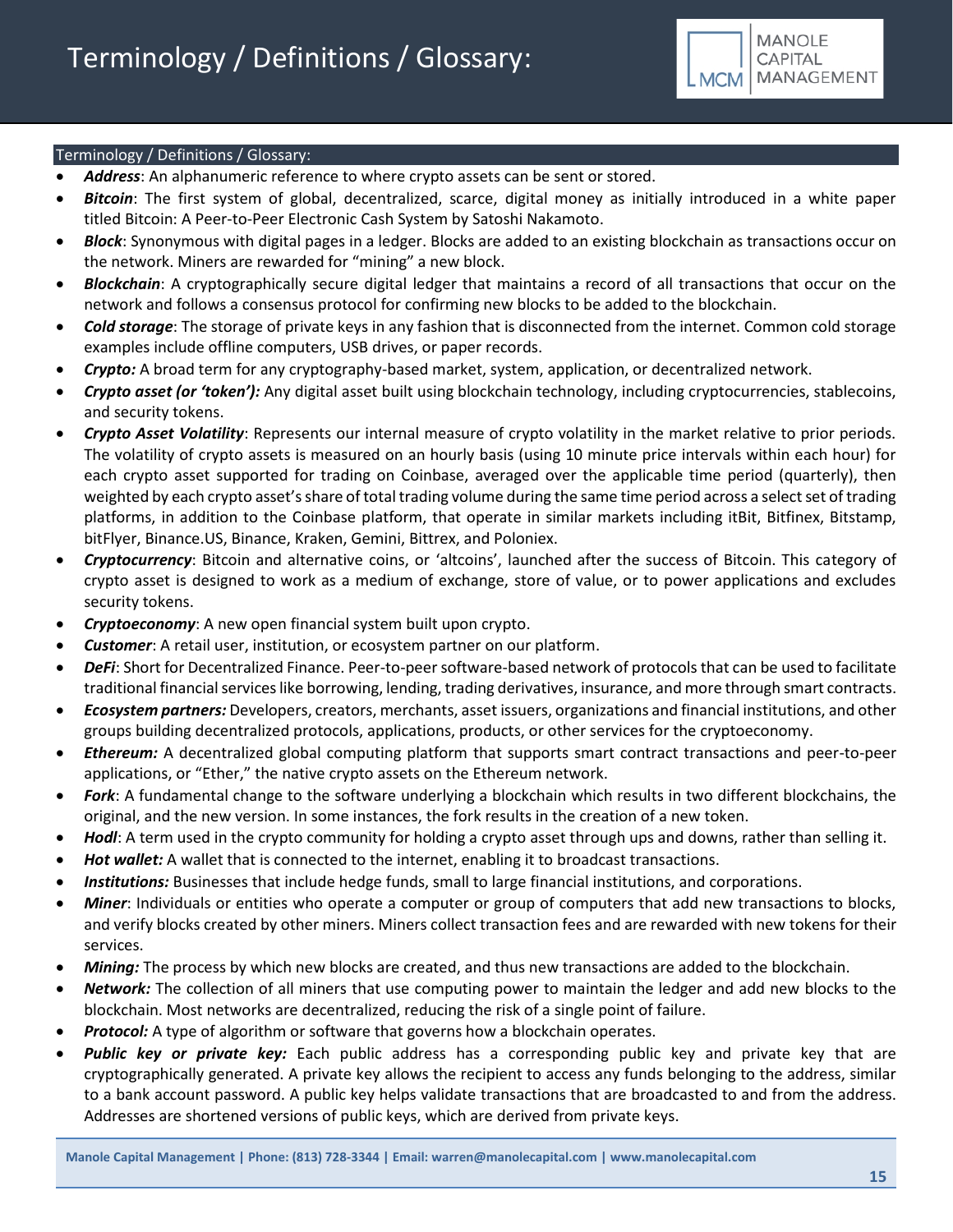

- *Retail users:* Individual users with an account on our platform.
- *Security token*: A crypto asset that is a security. This includes digital forms of traditional equity or fixed income securities, or may be assets deemed to be a security based on their characterization as an investment contract or note.
- *Smart contract:* Software that digitally facilitates or enforces a rules-based agreement or terms between transacting parties.
- *Stablecoin*: Crypto assets designed to minimize price volatility. A stablecoin is designed to track the price of an underlying asset such as fiat money or an exchange-traded commodity (such as precious metals or industrial metals). Stablecoins can be backed by fiat money or other crypto assets.
- *Staking*: An energy efficient equivalent of mining. Stakers use pools of tokens as collateral to validate transactions and create blocks. In exchange for this service, stakers earn a reward.
- *Supported crypto assets:* The crypto assets we support for trading and/or custody on our platform, which included over 90 crypto assets as of December 31, 2020.
- *USD Coin or USDC*: A stablecoin issued through the Centre Consortium (co-founded by Coinbase and Circle Internet Financial Limited, or Circle), backed by fully reserved assets, held by the issuer, and able to be purchased and sold on a 1:1 basis for U.S. dollars.
- *Wallet*: A place to store public and private keys for crypto assets. Wallets are typically software, hardware, or paperbased.
- *Wallet user:* A retail user who has established an account with a username on our non-custodial software-based product. Coinbase Wallet is an application that allows the user to connect to DeFi applications and self-custody crypto assets. While they operate separately from our main platform, wallet users are included in the following key business metrics: Verified Users and Monthly Transacting Users.